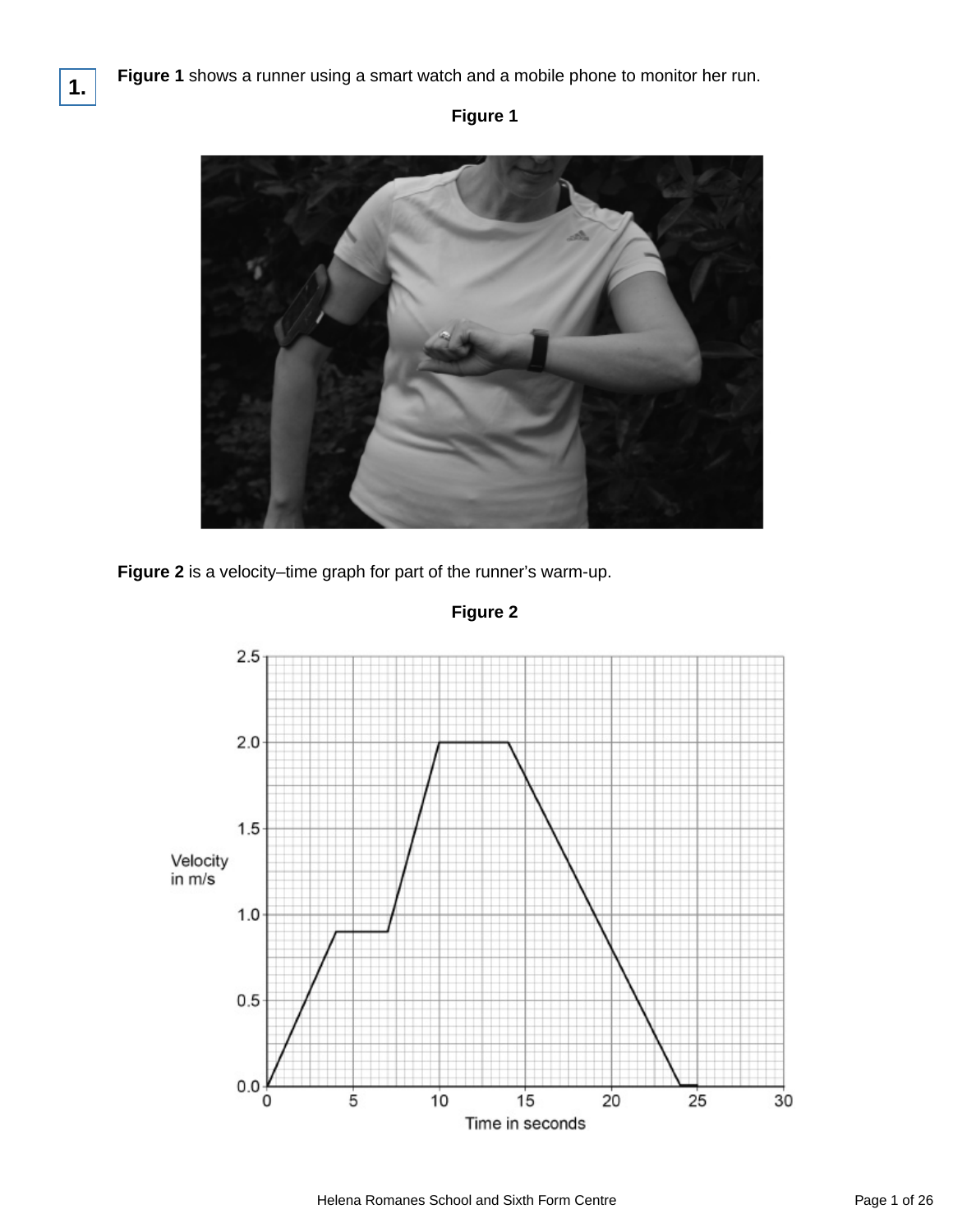|     | Determine the deceleration of the runner.                                                                              |
|-----|------------------------------------------------------------------------------------------------------------------------|
|     |                                                                                                                        |
|     |                                                                                                                        |
|     |                                                                                                                        |
|     | The smart watch and mobile phone are connected to each other by a system called Bluetooth.                             |
|     |                                                                                                                        |
|     | Bluetooth is wireless and uses electromagnetic waves for communication.                                                |
|     | Suggest why the phone and watch being connected by a wireless system is an advantage<br>when running.                  |
|     | <u> 1989 - Johann Barn, mars ann an t-Amhainn an t-Amhainn an t-Amhainn an t-Amhainn an t-Amhainn an t-Amhainn an </u> |
|     |                                                                                                                        |
| (c) |                                                                                                                        |

**(1)**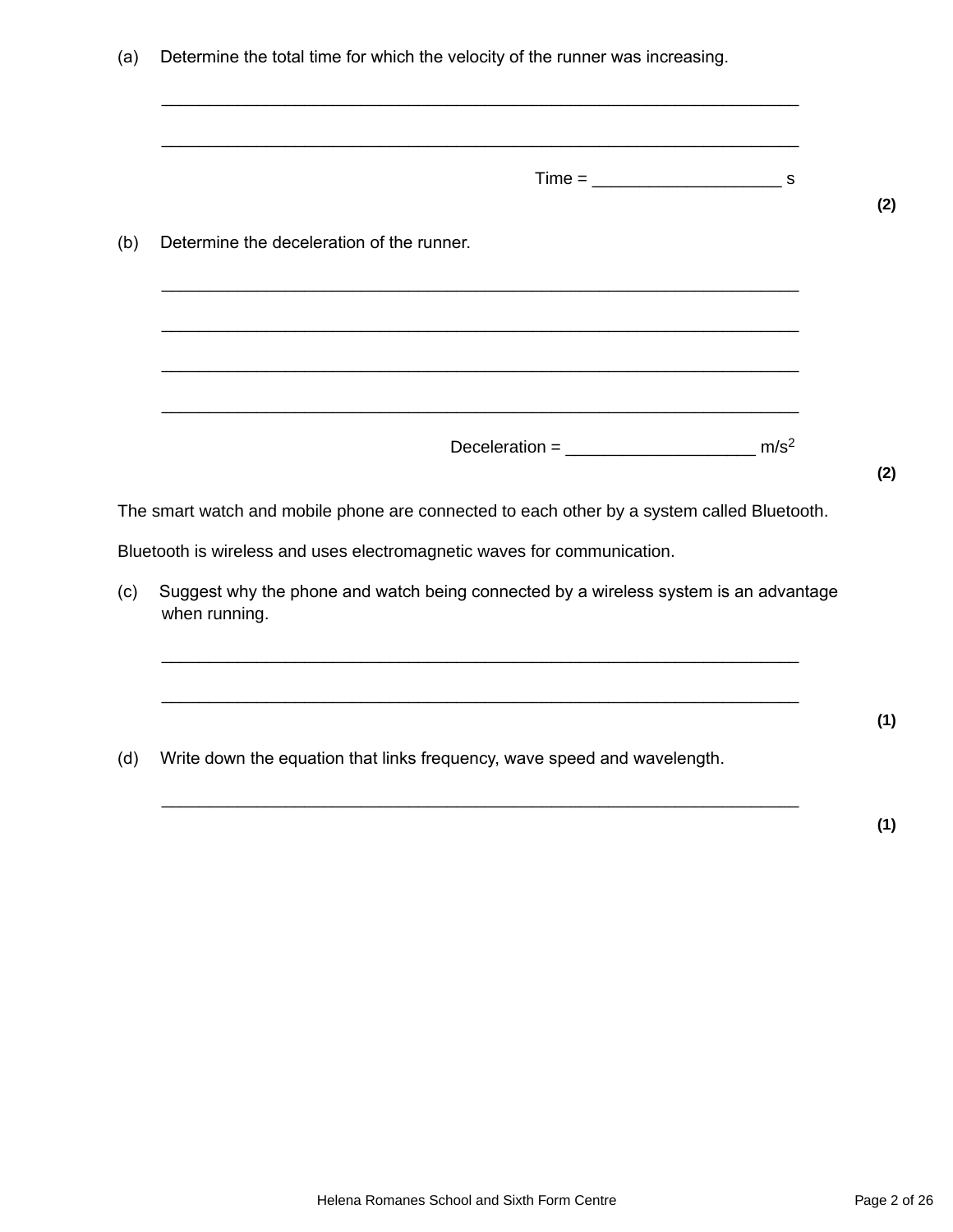| (e) | The electromagnetic waves have a frequency of 2400 000 000 Hz |
|-----|---------------------------------------------------------------|
|     | The speed of electromagnetic waves is 300 000 000 m/s         |
|     | Calculate the wavelength of the electromagnetic waves.        |
|     |                                                               |
|     |                                                               |
|     |                                                               |
|     |                                                               |
|     |                                                               |
|     |                                                               |
|     |                                                               |

 $Wave length = \begin{bmatrix} 1 & 0 \\ 0 & 1 \end{bmatrix}$ 

(f) The table shows some information about four types of Bluetooth.

| <b>Type</b> | <b>Power in milliwatts</b> | Range in metres |
|-------------|----------------------------|-----------------|
|             | 100                        | 100             |
| 2           | 2.50                       | 10.0            |
| 3           | 1.00                       | 1.00            |
|             | 0.50                       | 0.50            |

Mobile phones use type **2** Bluetooth to communicate with other devices.

Suggest **two** reasons why.

| . . |  |
|-----|--|
|     |  |
|     |  |
| 2   |  |
|     |  |
|     |  |

**(2) (Total 11 marks)**

**(3)**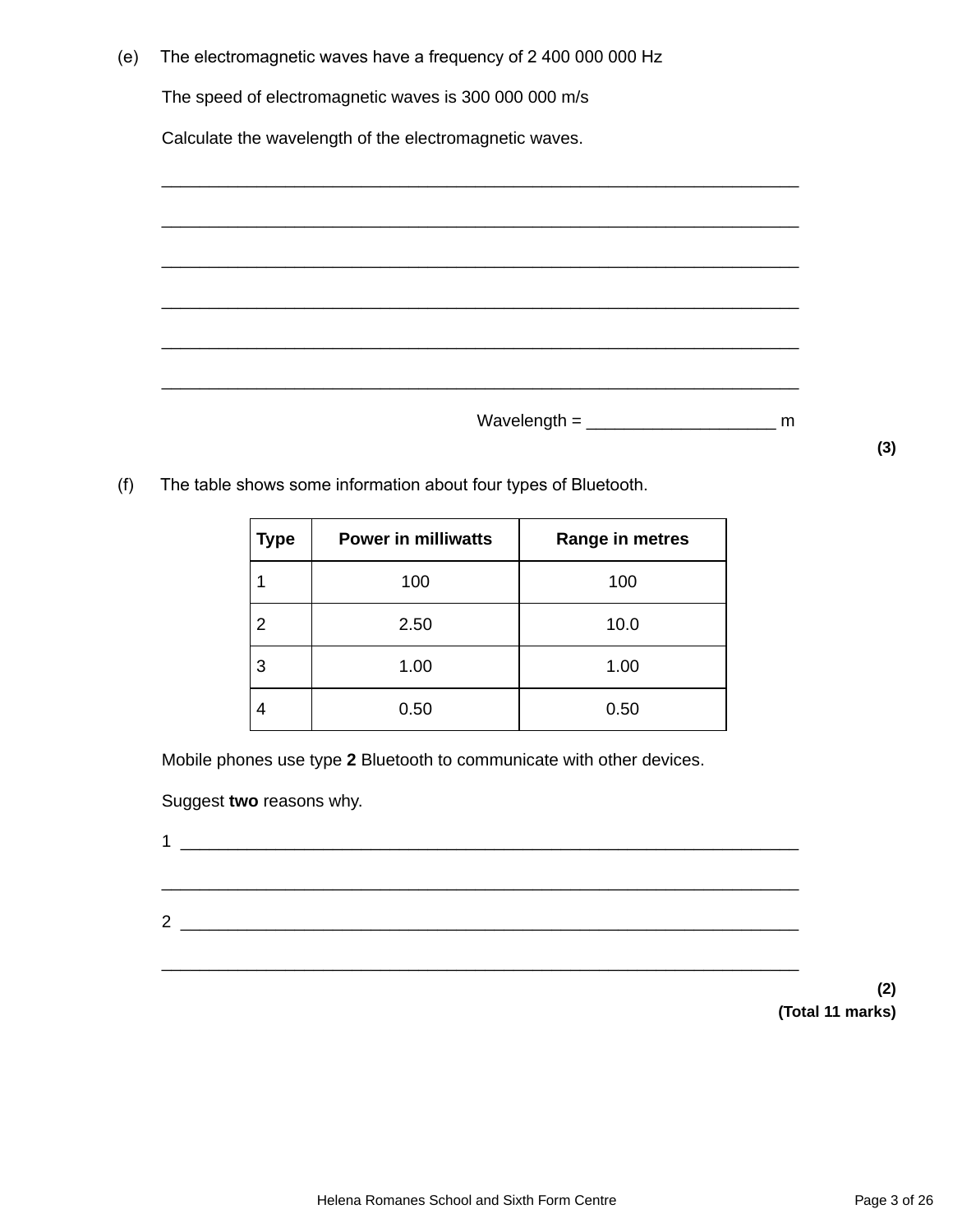

**Figure 1** below shows the equipment a teacher used to determine the speed of a water wave.

The equipment includes:

- a ripple tank filled with water
- a wooden bar that creates ripples on the surface of the water
- a light source which causes a shadow of the ripples on the screen.



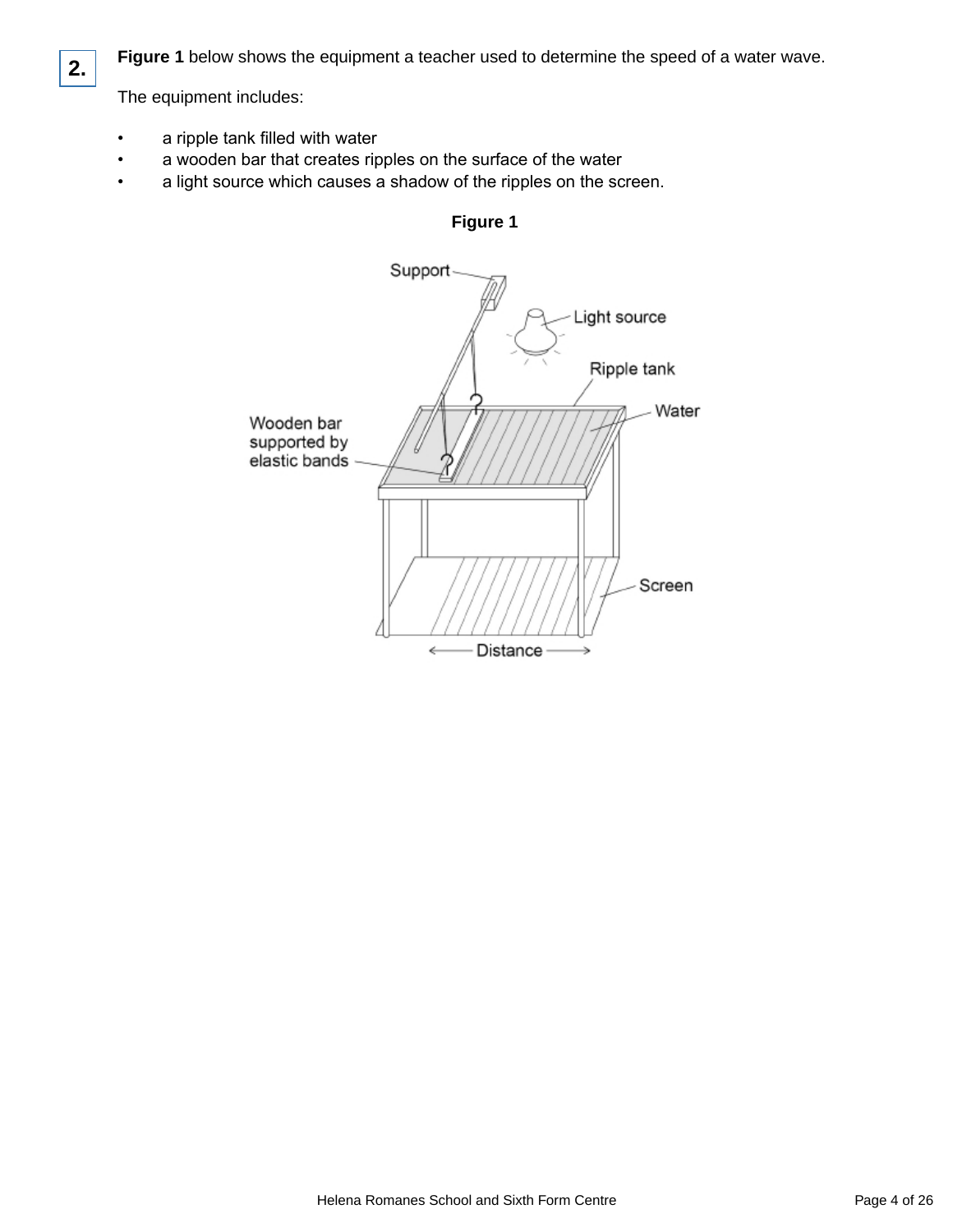Describe how equipment in Figure 1 can be used to measure the wavelength, frequency  $(a)$ and speed of a water wave.



The teacher put a plastic duck in the ripple tank as shown in Figure 2.

The plastic duck moved up and down as the waves in the water passed.





How does the movement of the plastic duck in Figure 2 demonstrate that water waves are  $(b)$ transverse?

 $(1)$ 

 $(6)$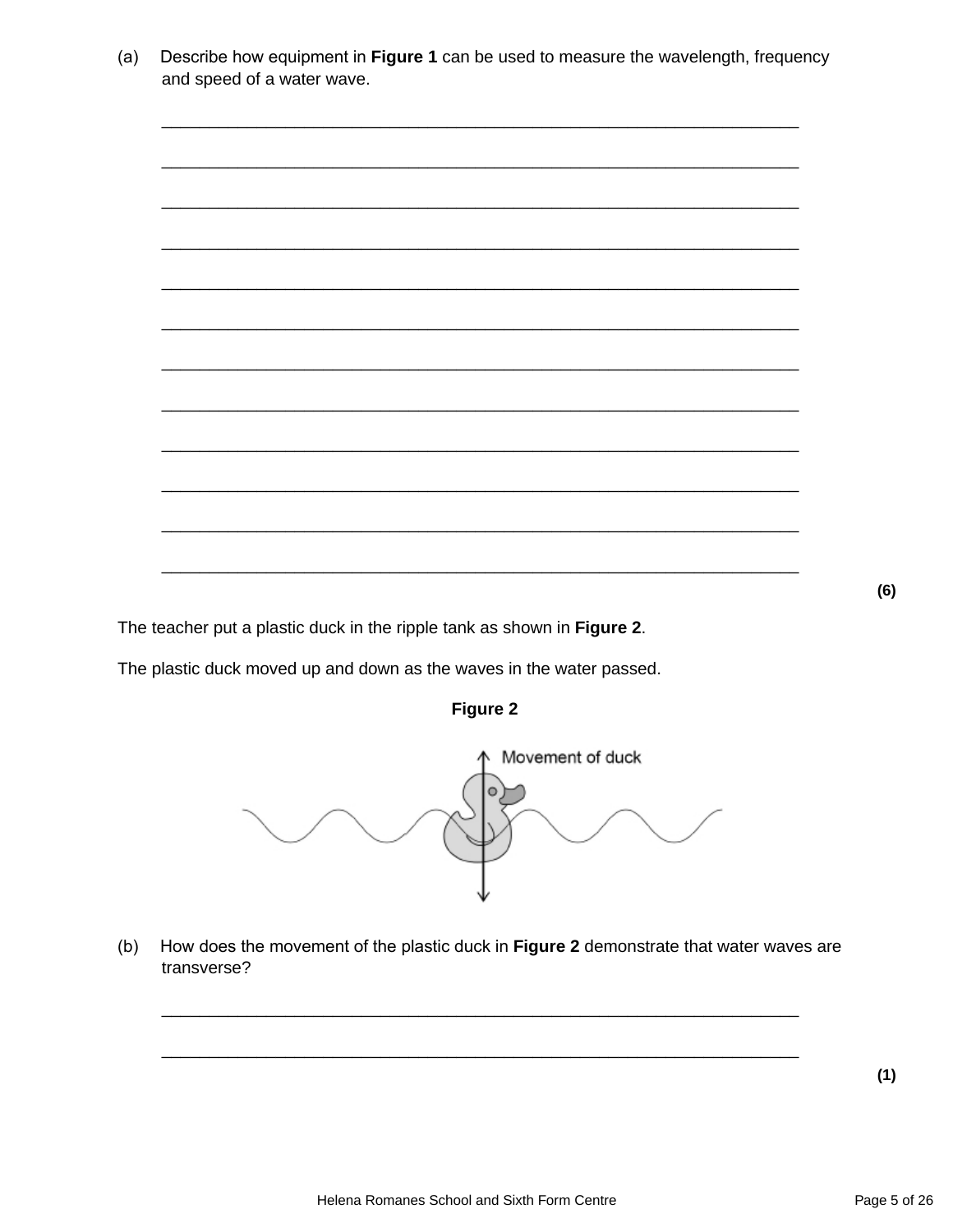(c) The teacher measured the maximum height and the minimum height of the plastic duck above the screen as the wave passed.

The teacher repeated his measurements.

The table shows the teacher's measurements.

| Maximum height in mm | 509 | 513 | 511 |
|----------------------|-----|-----|-----|
| Minimum height in mm | 503 | 498 | 499 |

\_\_\_\_\_\_\_\_\_\_\_\_\_\_\_\_\_\_\_\_\_\_\_\_\_\_\_\_\_\_\_\_\_\_\_\_\_\_\_\_\_\_\_\_\_\_\_\_\_\_\_\_\_\_\_\_\_\_\_\_\_\_\_\_\_\_\_

\_\_\_\_\_\_\_\_\_\_\_\_\_\_\_\_\_\_\_\_\_\_\_\_\_\_\_\_\_\_\_\_\_\_\_\_\_\_\_\_\_\_\_\_\_\_\_\_\_\_\_\_\_\_\_\_\_\_\_\_\_\_\_\_\_\_\_

\_\_\_\_\_\_\_\_\_\_\_\_\_\_\_\_\_\_\_\_\_\_\_\_\_\_\_\_\_\_\_\_\_\_\_\_\_\_\_\_\_\_\_\_\_\_\_\_\_\_\_\_\_\_\_\_\_\_\_\_\_\_\_\_\_\_\_

\_\_\_\_\_\_\_\_\_\_\_\_\_\_\_\_\_\_\_\_\_\_\_\_\_\_\_\_\_\_\_\_\_\_\_\_\_\_\_\_\_\_\_\_\_\_\_\_\_\_\_\_\_\_\_\_\_\_\_\_\_\_\_\_\_\_\_

\_\_\_\_\_\_\_\_\_\_\_\_\_\_\_\_\_\_\_\_\_\_\_\_\_\_\_\_\_\_\_\_\_\_\_\_\_\_\_\_\_\_\_\_\_\_\_\_\_\_\_\_\_\_\_\_\_\_\_\_\_\_\_\_\_\_\_

\_\_\_\_\_\_\_\_\_\_\_\_\_\_\_\_\_\_\_\_\_\_\_\_\_\_\_\_\_\_\_\_\_\_\_\_\_\_\_\_\_\_\_\_\_\_\_\_\_\_\_\_\_\_\_\_\_\_\_\_\_\_\_\_\_\_\_

Calculate the mean amplitude of the water wave.

Mean amplitude =  $\frac{1}{2}$  mm

**(3) (Total 10 marks)**

Some quantities are scalars and some are vectors.

(a) Which of the following quantities are scalars?

Tick (✓) **two** boxes.

**3.**

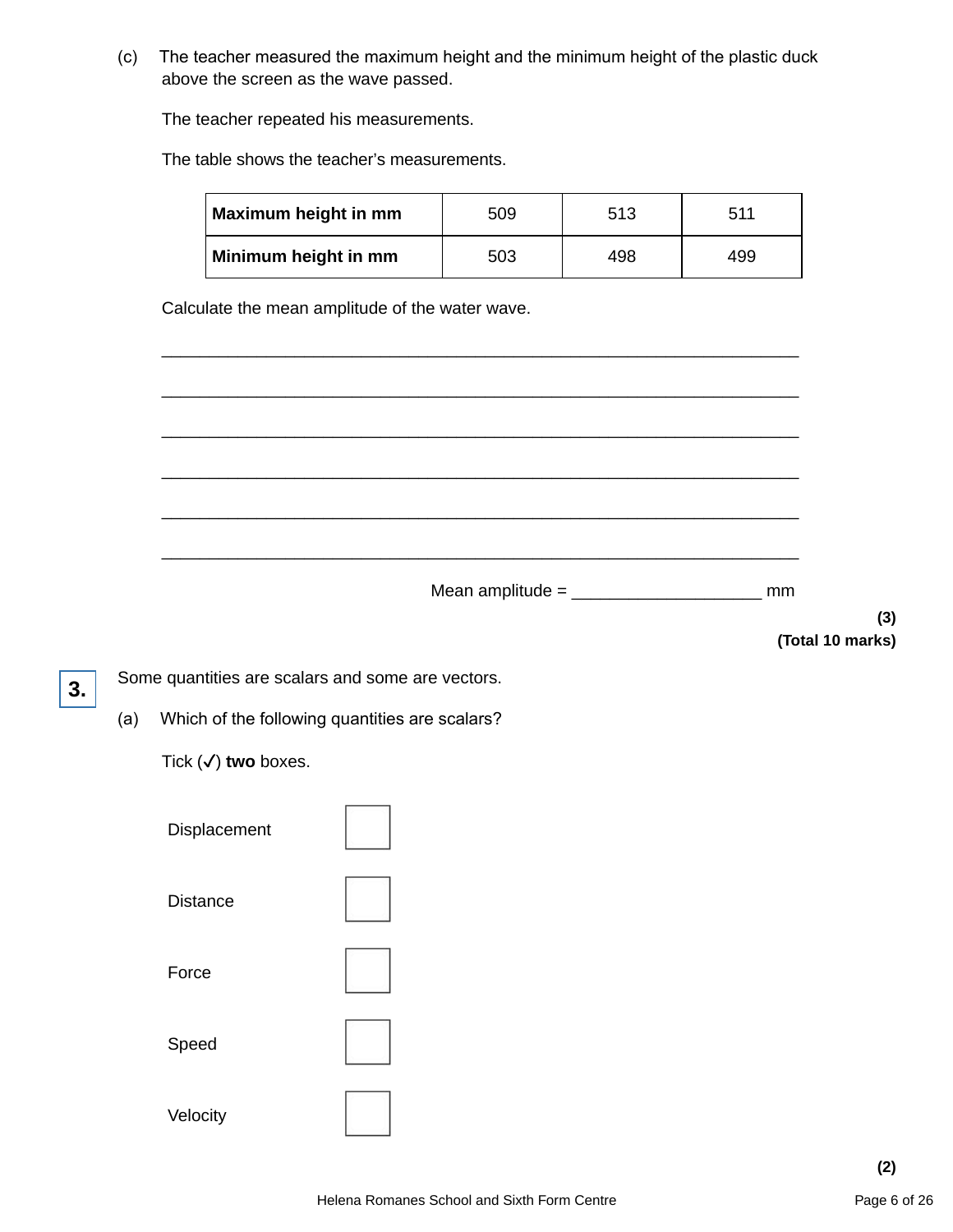(b) Give the difference between a vector quantity and a scalar quantity.

Bumper cars are a fairground ride and are designed to bump into each other.

The diagram below shows two bumper cars moving towards each other.

The momentum of each bumper car is shown by an arrow.



\_\_\_\_\_\_\_\_\_\_\_\_\_\_\_\_\_\_\_\_\_\_\_\_\_\_\_\_\_\_\_\_\_\_\_\_\_\_\_\_\_\_\_\_\_\_\_\_\_\_\_\_\_\_\_\_\_\_\_\_\_\_\_\_\_\_\_

\_\_\_\_\_\_\_\_\_\_\_\_\_\_\_\_\_\_\_\_\_\_\_\_\_\_\_\_\_\_\_\_\_\_\_\_\_\_\_\_\_\_\_\_\_\_\_\_\_\_\_\_\_\_\_\_\_\_\_\_\_\_\_\_\_\_\_

- (c) Give **two** factors that affect the momentum of each bumper car.
	- $1 \ \_$  $2 \quad$

\_\_\_\_\_\_\_\_\_\_\_\_\_\_\_\_\_\_\_\_\_\_\_\_\_\_\_\_\_\_\_\_\_\_\_\_\_\_\_\_\_\_\_\_\_\_\_\_\_\_\_\_\_\_\_\_\_\_\_\_\_\_\_\_\_\_\_

\_\_\_\_\_\_\_\_\_\_\_\_\_\_\_\_\_\_\_\_\_\_\_\_\_\_\_\_\_\_\_\_\_\_\_\_\_\_\_\_\_\_\_\_\_\_\_\_\_\_\_\_\_\_\_\_\_\_\_\_\_\_\_\_\_\_\_

\_\_\_\_\_\_\_\_\_\_\_\_\_\_\_\_\_\_\_\_\_\_\_\_\_\_\_\_\_\_\_\_\_\_\_\_\_\_\_\_\_\_\_\_\_\_\_\_\_\_\_\_\_\_\_\_\_\_\_\_\_\_\_\_\_\_\_

\_\_\_\_\_\_\_\_\_\_\_\_\_\_\_\_\_\_\_\_\_\_\_\_\_\_\_\_\_\_\_\_\_\_\_\_\_\_\_\_\_\_\_\_\_\_\_\_\_\_\_\_\_\_\_\_\_\_\_\_\_\_\_\_\_\_\_

\_\_\_\_\_\_\_\_\_\_\_\_\_\_\_\_\_\_\_\_\_\_\_\_\_\_\_\_\_\_\_\_\_\_\_\_\_\_\_\_\_\_\_\_\_\_\_\_\_\_\_\_\_\_\_\_\_\_\_\_\_\_\_\_\_\_\_

\_\_\_\_\_\_\_\_\_\_\_\_\_\_\_\_\_\_\_\_\_\_\_\_\_\_\_\_\_\_\_\_\_\_\_\_\_\_\_\_\_\_\_\_\_\_\_\_\_\_\_\_\_\_\_\_\_\_\_\_\_\_\_\_\_\_\_

\_\_\_\_\_\_\_\_\_\_\_\_\_\_\_\_\_\_\_\_\_\_\_\_\_\_\_\_\_\_\_\_\_\_\_\_\_\_\_\_\_\_\_\_\_\_\_\_\_\_\_\_\_\_\_\_\_\_\_\_\_\_\_\_\_\_\_

\_\_\_\_\_\_\_\_\_\_\_\_\_\_\_\_\_\_\_\_\_\_\_\_\_\_\_\_\_\_\_\_\_\_\_\_\_\_\_\_\_\_\_\_\_\_\_\_\_\_\_\_\_\_\_\_\_\_\_\_\_\_\_\_\_\_\_

(d) The bumper cars crash into each other and stop.

Explain why both bumper cars stop after the crash.

**(4) (Total 9 marks)**

**(2)**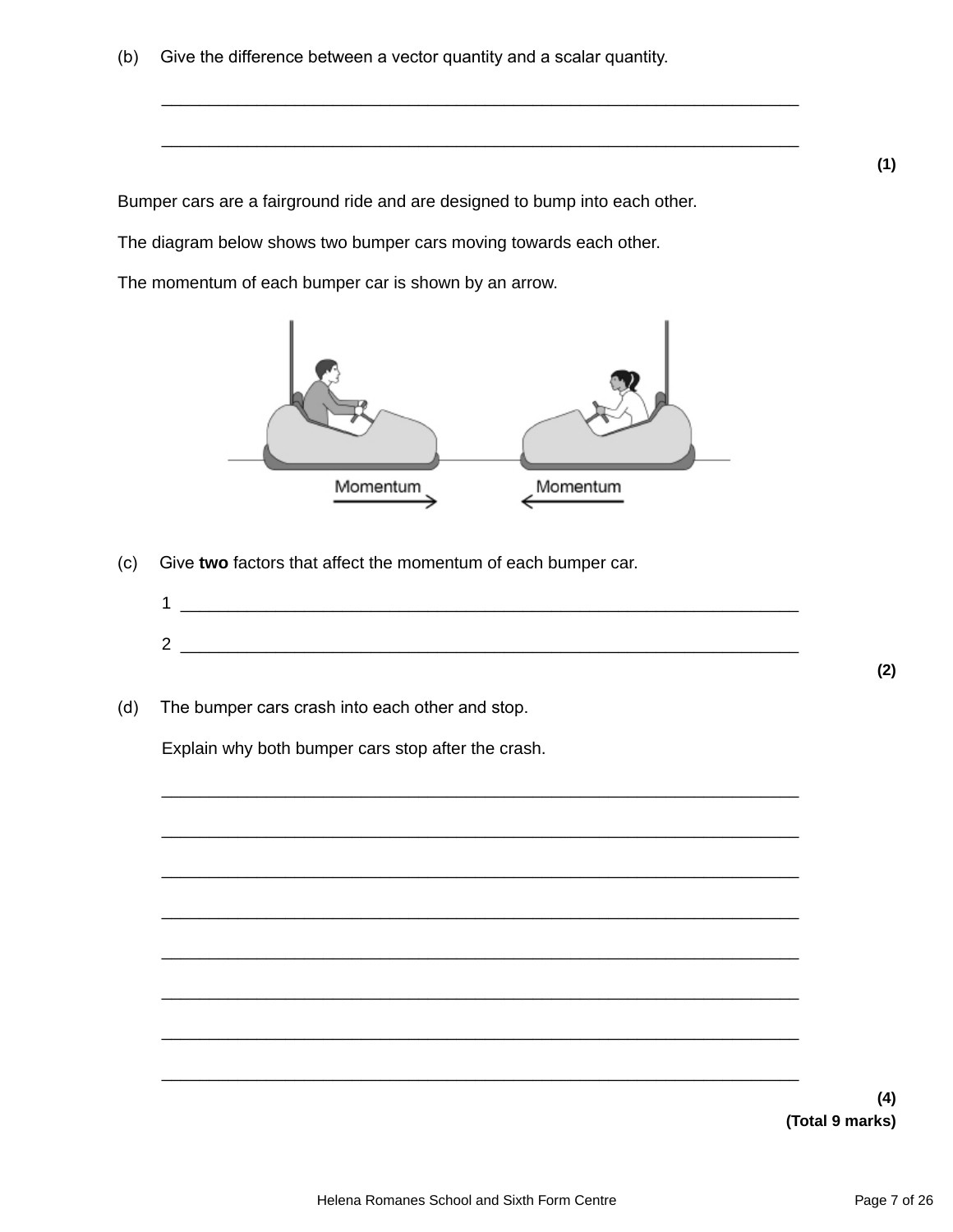

**4.**

The direction of the current in the wire is shown.



(a) There is a force on the wire due to the current in the magnetic field.

In which direction is the force on the wire?

Tick (✓) **one** box.



(b) Give **two** ways that the direction of the force on the wire could be reversed.



**(2)**

**(1)**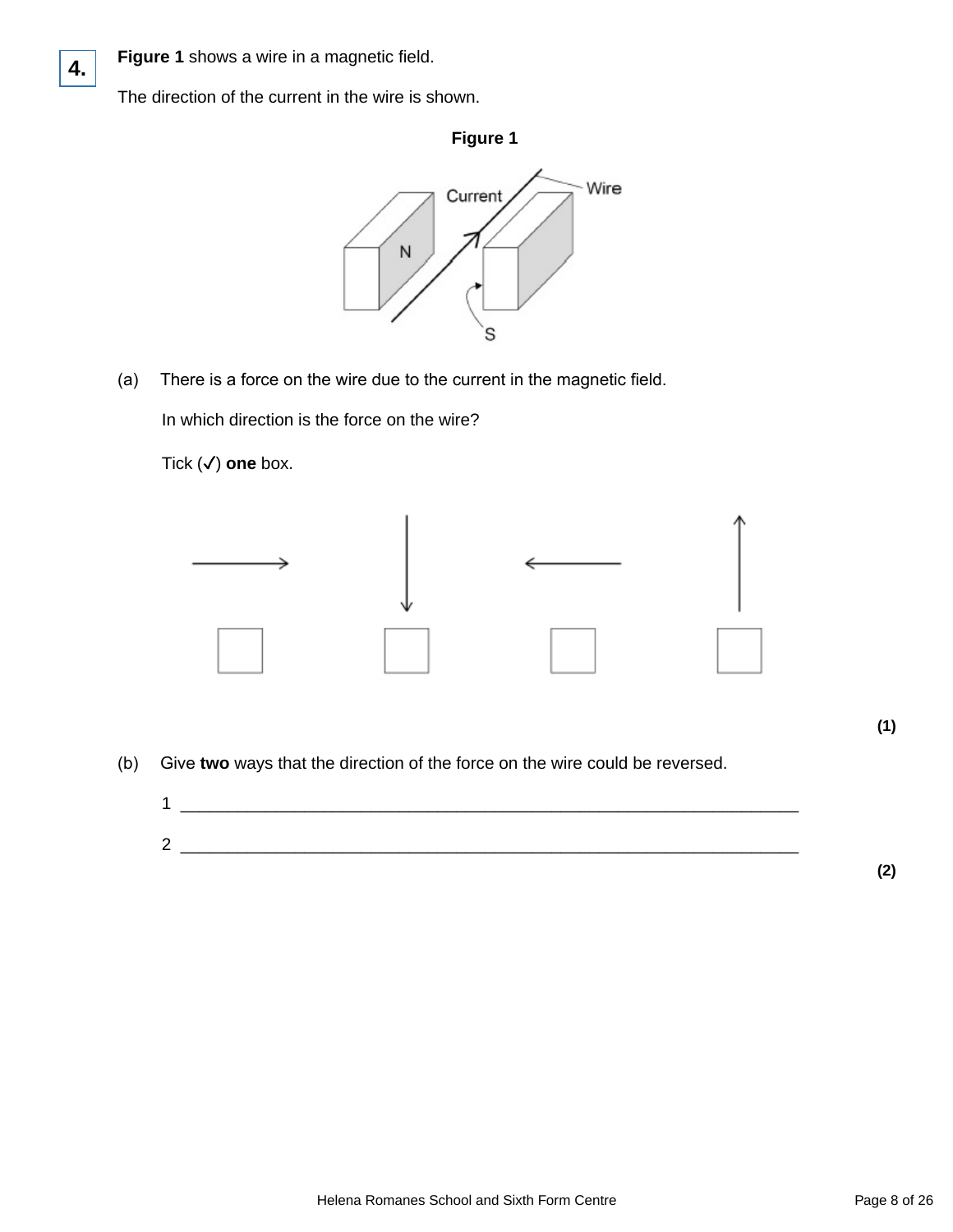| (c) | The length of the wire in the magnetic field is 0.050 m |
|-----|---------------------------------------------------------|
|     |                                                         |

The force on the wire is 0.072 N

magnetic flux density =  $360$  mT

Calculate the current in the wire.

Use the Physics Equations Sheet.

 $(4)$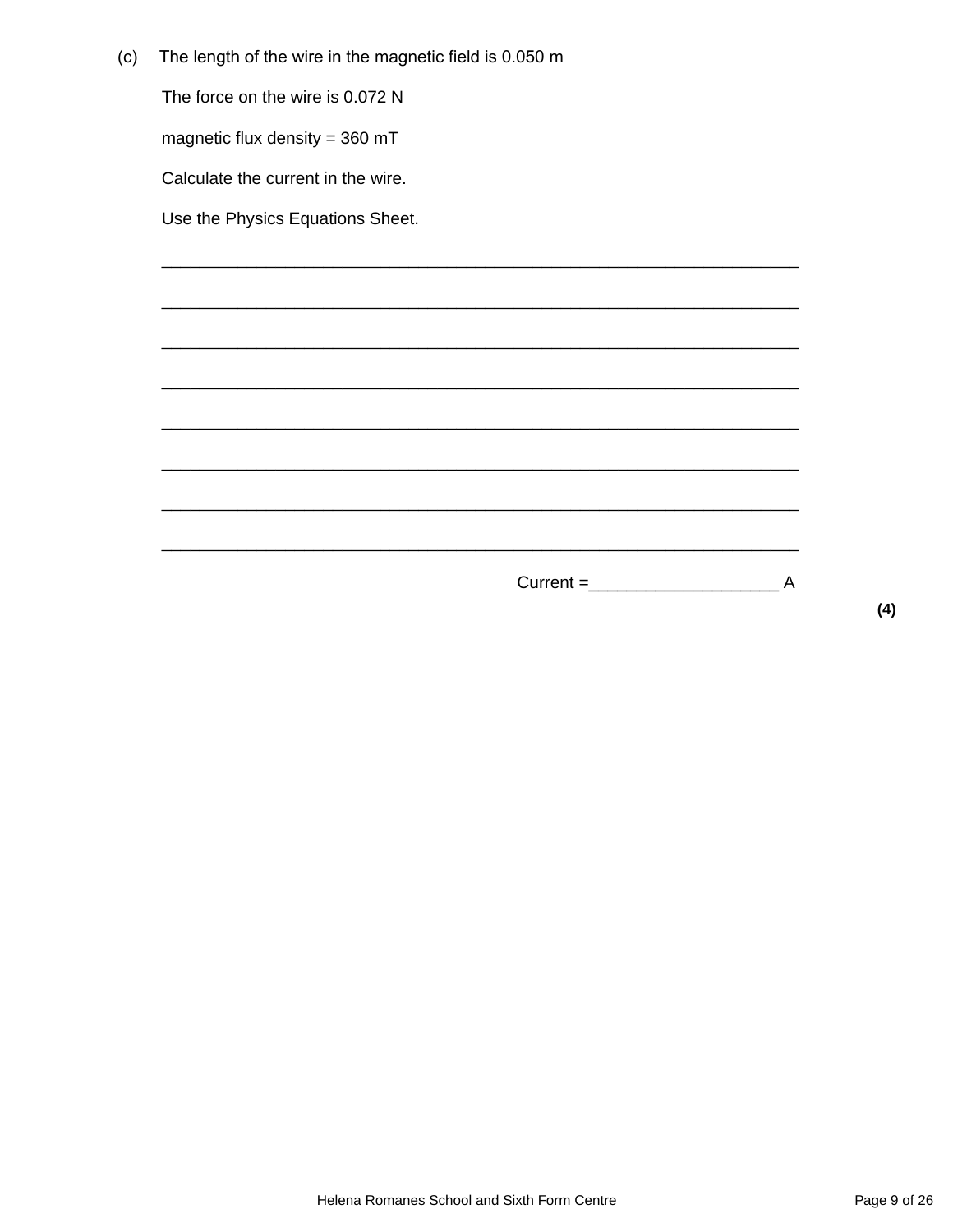Figure 2 shows a simple motor.  $(d)$ 



Give the type of electromagnetic wave with the lowest frequency.  $(a)$ 

5.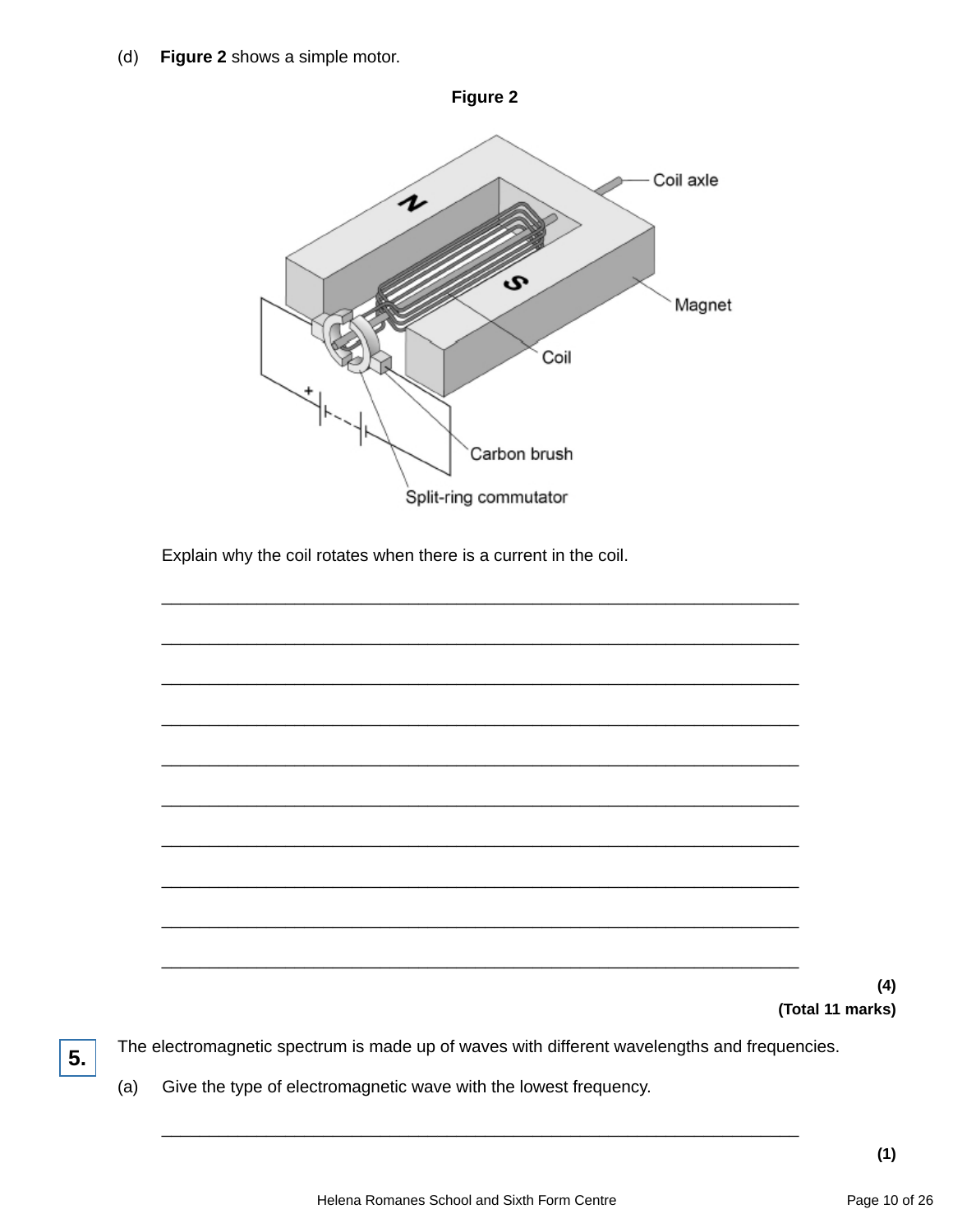| (b) | A wave has a wavelength of 2.5 km and a velocity of 300 000 000 m/s |  |
|-----|---------------------------------------------------------------------|--|
|     |                                                                     |  |

Calculate the frequency of the wave.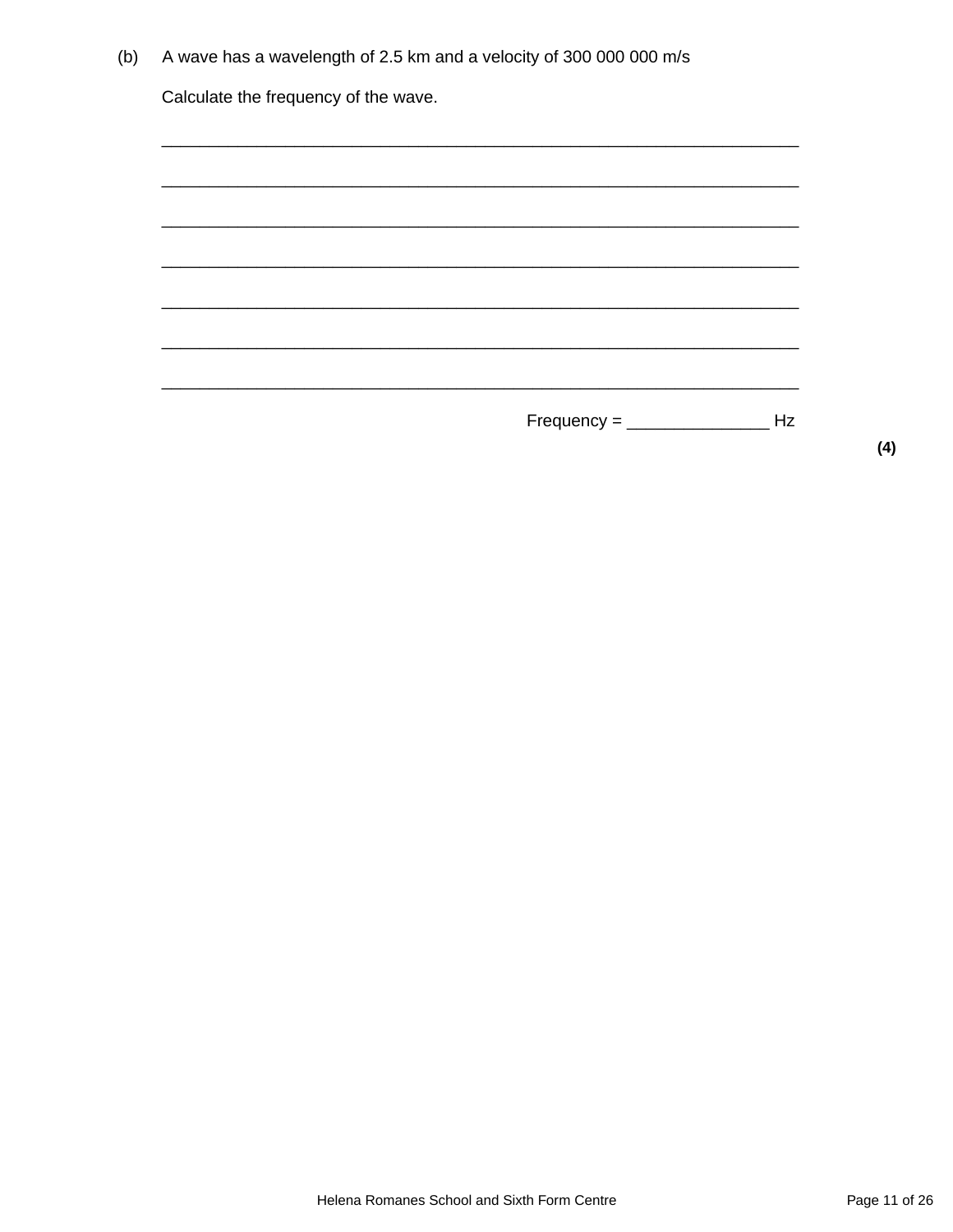(c) The diagram below shows equipment that is used to investigate the emission of infrared radiation from different colours of surface.

The four hollow metal cubes are each painted a different colour.

The cubes can be filled with hot water before the lid is put on.



Describe a method to investigate which colour of surface emits infrared radiation at the greatest rate.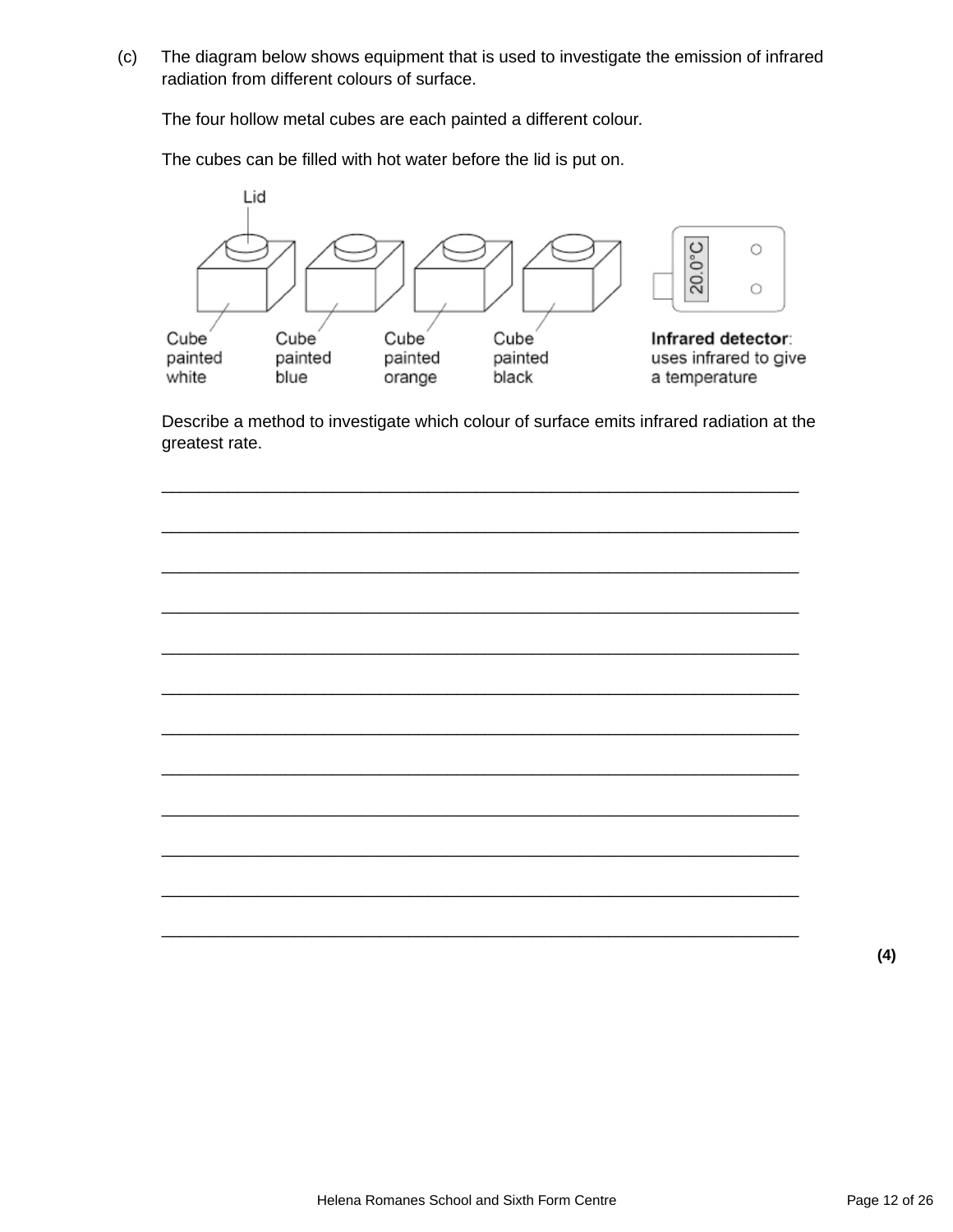(d) Which colour of surface will emit infrared radiation at the greatest rate?

**Black** Blue Orange **White** 

(e) It is important to identify people at airports who may have infectious diseases, such as measles.

Explain how cameras that detect the rate of infrared emission can identify people with infectious diseases such as measles.

\_\_\_\_\_\_\_\_\_\_\_\_\_\_\_\_\_\_\_\_\_\_\_\_\_\_\_\_\_\_\_\_\_\_\_\_\_\_\_\_\_\_\_\_\_\_\_\_\_\_\_\_\_\_\_\_\_\_\_\_\_\_\_\_\_\_\_

\_\_\_\_\_\_\_\_\_\_\_\_\_\_\_\_\_\_\_\_\_\_\_\_\_\_\_\_\_\_\_\_\_\_\_\_\_\_\_\_\_\_\_\_\_\_\_\_\_\_\_\_\_\_\_\_\_\_\_\_\_\_\_\_\_\_\_



**(1)**

Tick (✓) **one** box.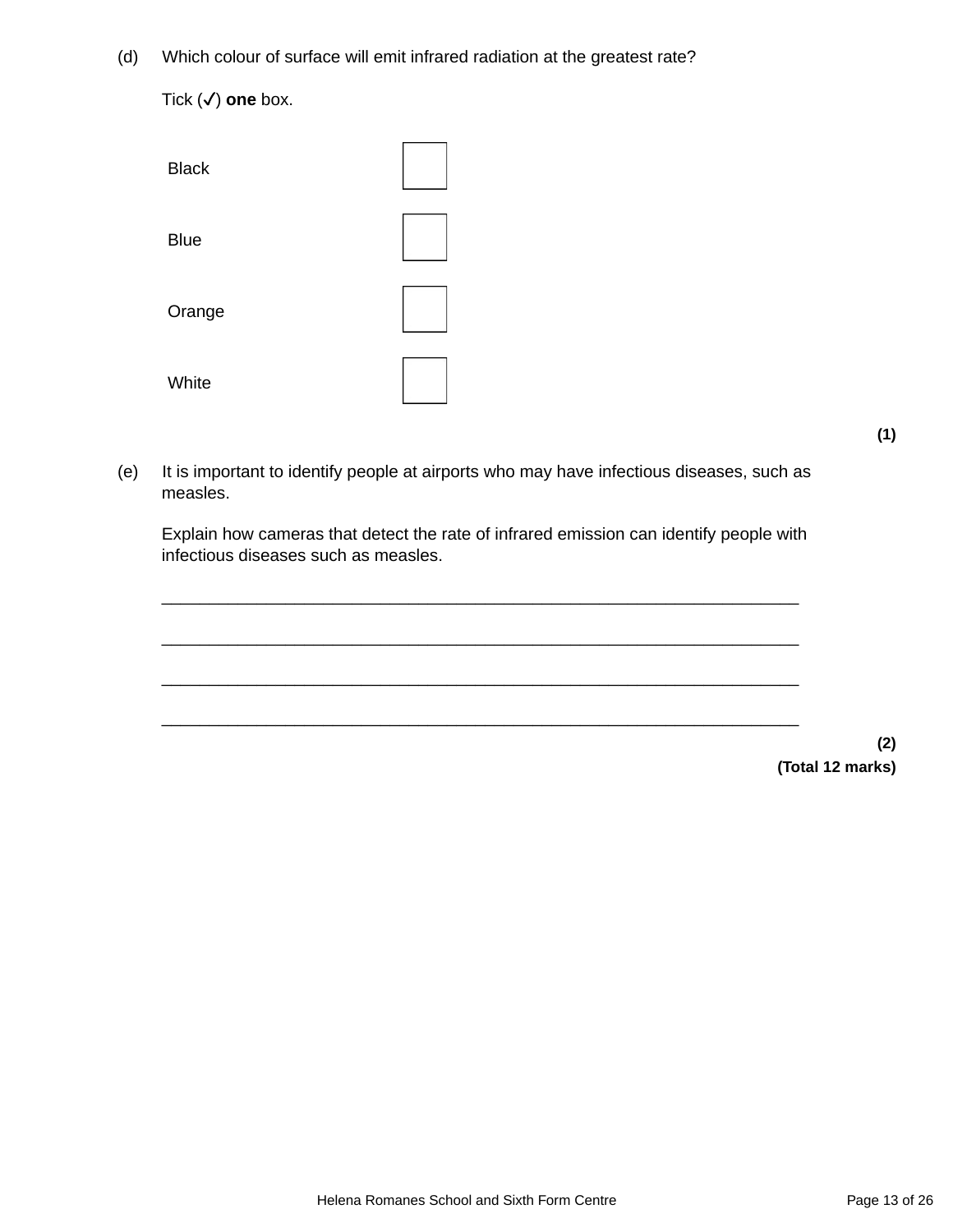

**6.**

The speed of the aeroplane is much greater than the speed at which the aeroplane lands.



(a) Explain how the forces need to change so the aeroplane can land.

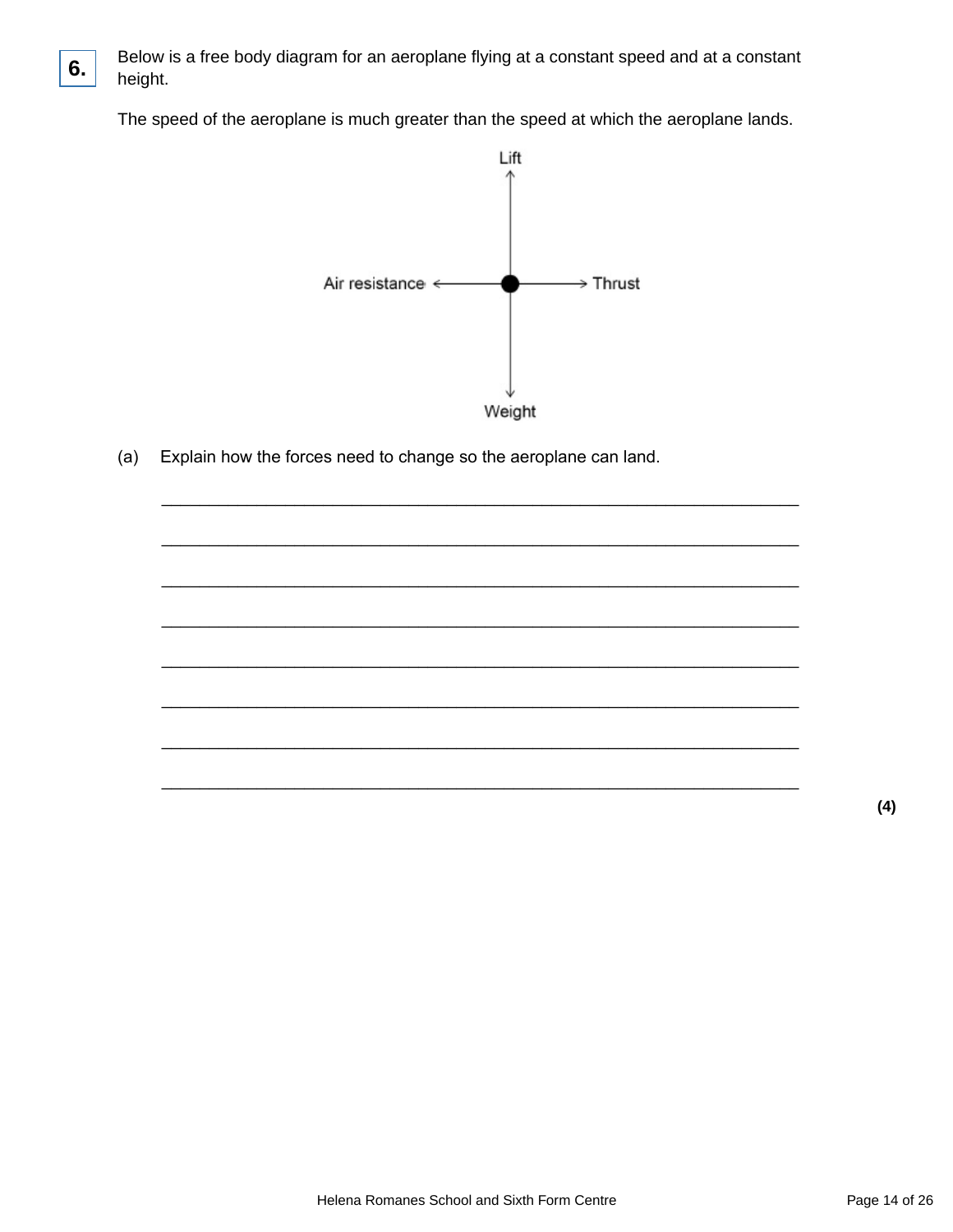$(b)$ The aeroplane lands at a speed of 80 m/s

After landing, the aeroplane takes 28 s to decelerate to a speed of 10 m/s

The mean resultant force on the aeroplane as it decelerates is 750 000 N

Calculate the mass of the aeroplane.

| $Mass = \begin{tabular}{@{}c@{}} \hline \multicolumn{1}{c }{\textbf{Mass =}\n} & \multicolumn{1}{c }{\textbf{Mass =}\n} \\ \hline \multicolumn{1}{c }{\textbf{Mass =}\n} & \multicolumn{1}{c }{\textbf{Mass =}\n} \\ \hline \multicolumn{1}{c }{\textbf{Mass =}\n} & \multicolumn{1}{c }{\textbf{Mass =}\n} \\ \hline \multicolumn{1}{c }{\textbf{Mass =}\n} & \multicolumn{1}{c }{\textbf{Mass =}\n} \\ \hline \multicolumn{1}{c }{\textbf{Mass =}\n} & \multicolumn{1}{c }{\$ | kg |
|---------------------------------------------------------------------------------------------------------------------------------------------------------------------------------------------------------------------------------------------------------------------------------------------------------------------------------------------------------------------------------------------------------------------------------------------------------------------------------|----|

 $(5)$ (Total 9 marks)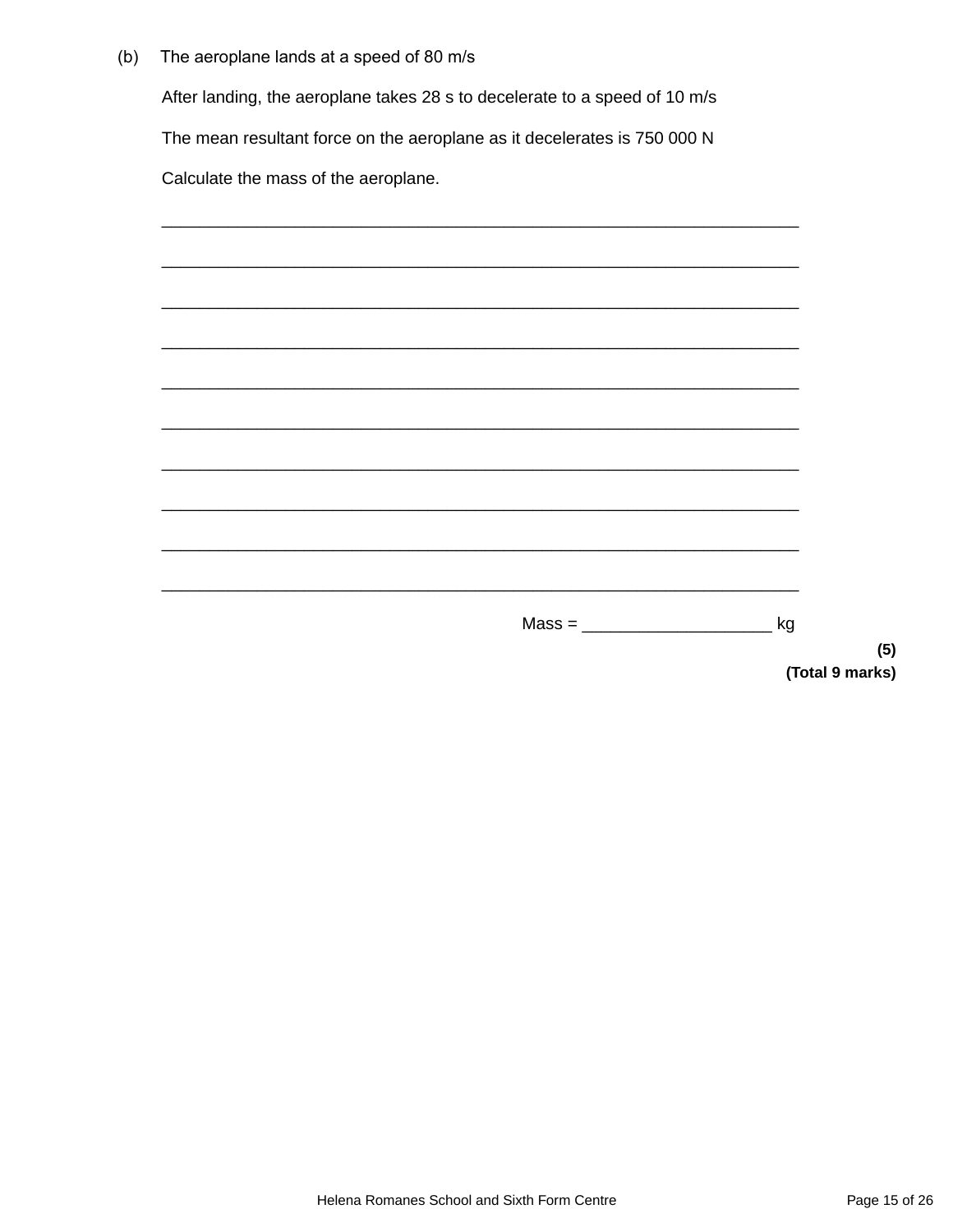

## **Figure 1**



\_\_\_\_\_\_\_\_\_\_\_\_\_\_\_\_\_\_\_\_\_\_\_\_\_\_\_\_\_\_\_\_\_\_\_\_\_\_\_\_\_\_\_\_\_\_\_\_\_\_\_\_\_\_\_\_\_\_\_\_\_\_\_\_\_\_\_

\_\_\_\_\_\_\_\_\_\_\_\_\_\_\_\_\_\_\_\_\_\_\_\_\_\_\_\_\_\_\_\_\_\_\_\_\_\_\_\_\_\_\_\_\_\_\_\_\_\_\_\_\_\_\_\_\_\_\_\_\_\_\_\_\_\_\_

\_\_\_\_\_\_\_\_\_\_\_\_\_\_\_\_\_\_\_\_\_\_\_\_\_\_\_\_\_\_\_\_\_\_\_\_\_\_\_\_\_\_\_\_\_\_\_\_\_\_\_\_\_\_\_\_\_\_\_\_\_\_\_\_\_\_\_

\_\_\_\_\_\_\_\_\_\_\_\_\_\_\_\_\_\_\_\_\_\_\_\_\_\_\_\_\_\_\_\_\_\_\_\_\_\_\_\_\_\_\_\_\_\_\_\_\_\_\_\_\_\_\_\_\_\_\_\_\_\_\_\_\_\_\_

\_\_\_\_\_\_\_\_\_\_\_\_\_\_\_\_\_\_\_\_\_\_\_\_\_\_\_\_\_\_\_\_\_\_\_\_\_\_\_\_\_\_\_\_\_\_\_\_\_\_\_\_\_\_\_\_\_\_\_\_\_\_\_\_\_\_\_

\_\_\_\_\_\_\_\_\_\_\_\_\_\_\_\_\_\_\_\_\_\_\_\_\_\_\_\_\_\_\_\_\_\_\_\_\_\_\_\_\_\_\_\_\_\_\_\_\_\_\_\_\_\_\_\_\_\_\_\_\_\_\_\_\_\_\_

(a) Explain why the light refracts as it passes from air into glass.

**(3)**

(b) **Figure 2** shows a ray of red light entering a glass prism.

**Figure 2**



Complete the ray diagram to show the ray emerging from the glass prism.